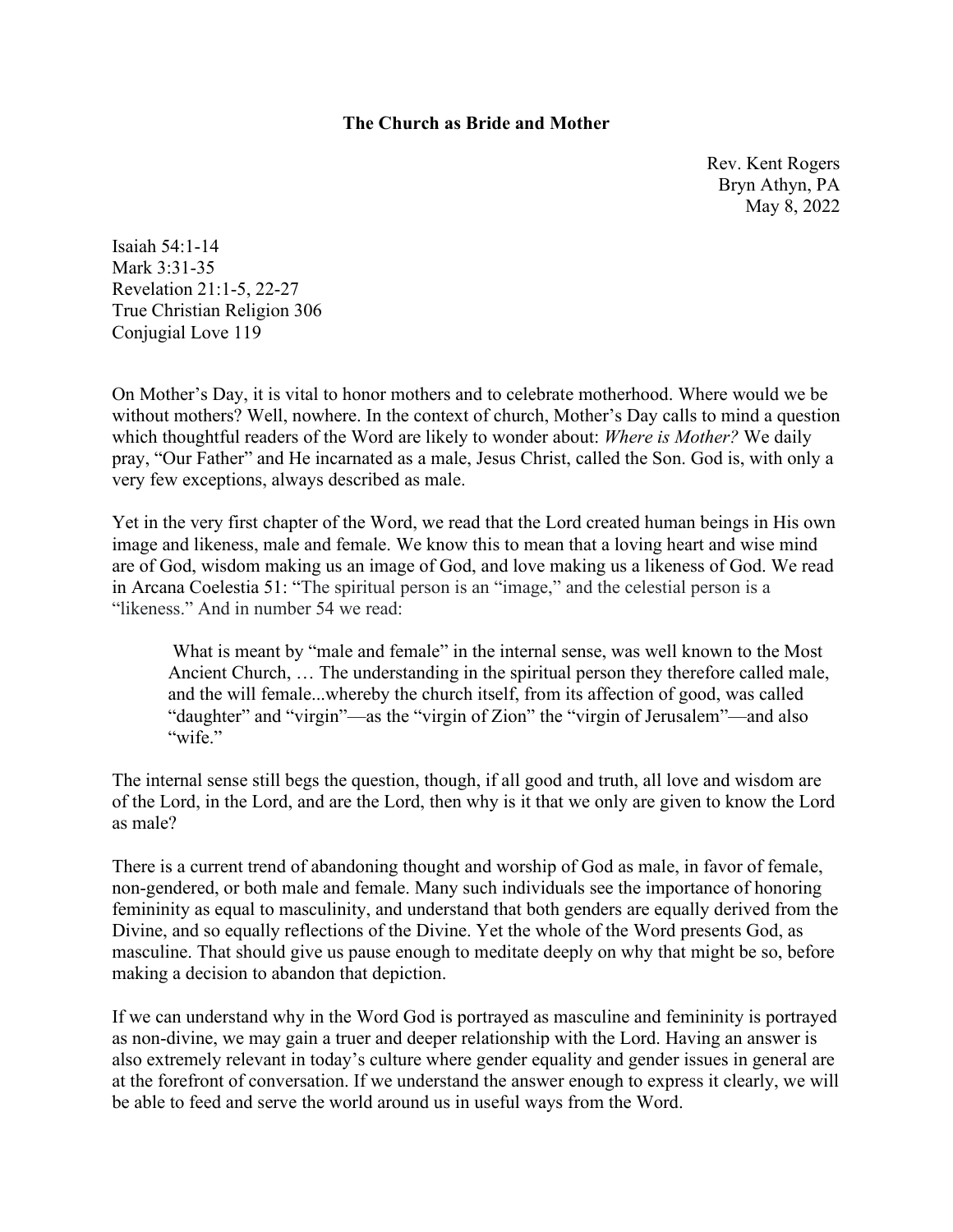Though an answer is valuable, it is a question that very few pursue. Using a search engine to explore 130 years of papers and sermons in New Church Life yielded almost complete silence on the issue of gender and Divinity.

It is easy to simply read the Three-fold Word, and not think to ask the question. Also, ours is a culture with a long history of male dominance and male aggrandizement. Such a social context can lead one to believe that it only makes sense for God to be portrayed as male–God is portrayed as male, the subconscious thinking goes, because males are superior, and by the same token, males are superior because God is male. Another factor is that asking the question forces a probing and questioning of beliefs and doctrine, which can be disconcerting, especially if we don't really believe the Word has answers to our questions. We may feel that it is wrong to question the Word in such a way–a sort of "don't question your father" thought process.

Yet it is important to meet the Word with reverent curiosity. To those with spiritual thirst, the Word very much invites the question: *Why is the Lord always revealed as male? Isn't femininity of equal importance?* The answer as to why God is portrayed as male is not immediately obvious in the Word. The phrase "Divine feminine" is nowhere found in the Third Testament, and for that matter, neither is the phrase "Divine masculine." We may think that the answer is not in the Word, but perhaps it is our mental paradigm that does not allow for us to see the answer.

As I read it, the Third Testament in fact has a very beautiful and moving teaching that answers the questions of why the Divine is portrayed as male and why femininity isn't given a similar distinction and the answer is at the very heart of what the New Church is all about. The answer requires tying together eight well known doctrines:

- 1. The teaching that the Church is the Wife of the Lord, and Mother of the good and truth in the Church
- 2. The teachings of regeneration
- 3. The glorification of the Divine Human
- 4. The teachings of the Lord's presence in the human will and understanding
- 5. The teaching of as-of-self work and ability
- 6. The teaching of the descent of conjugial love
- 7. The teaching on end, cause and effect
- 8. And finally, the teachings about charity.

### **Doctrine of the Church as Wife and Mother**

It is well known throughout Christianity, old and new, that the Church is described in feminine terms, especially as the Bride, the Lord's bride. Understanding the Church as the Bride, and also Mother, does honor femininity, but we don't worship the feminine Church, whereas we do the masculine Lord. People don't worship the Church because the church is comprised of us human beings, who are not worthy of worship. Therefore, while elevated to importance, femininity remains inferior to masculinity–or so it seems.

### **Doctrine of Regeneration**

The Church is indeed human, but also Divine. This is because it is Divine Love and Truth within the finite, human mind that together are the Church. Divine Truth exists in the Word in natural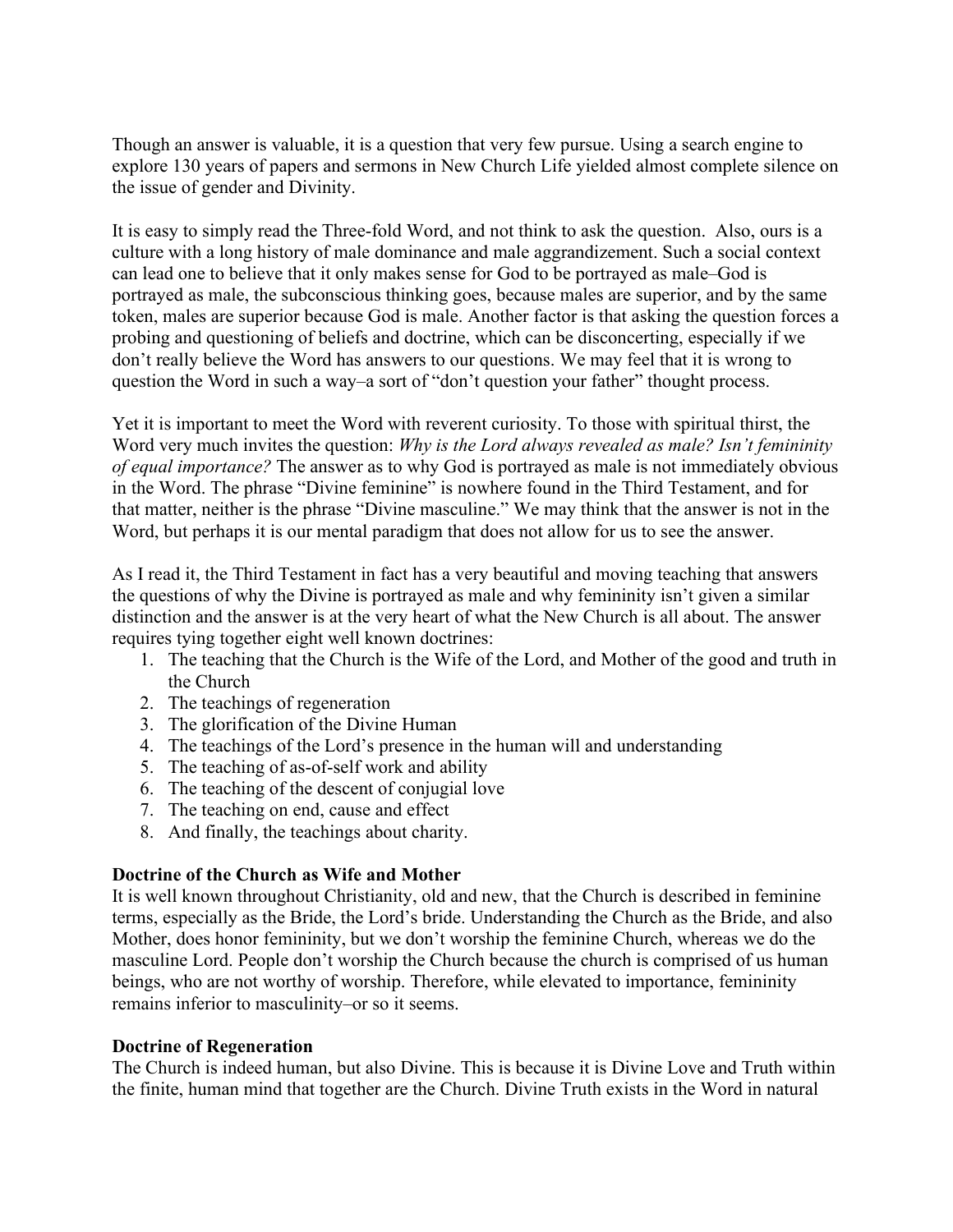language, stories, and natural-rational concepts. These truths enter the natural mind, and are like empty vessels, available and waiting to receive life from the Divine. Slowly, the Lord animates the heart such that it sees how these vessels exist for the sake of conveying Divine Love into the natural world. The vessels come to life with spiritual love, which enlightens the mind. The new light brings new truth, which in turn allow fuller reception and expression of love, and so on in a cycle to eternity–the circle of life, as it is named in the Third Testament.

For example, love thy neighbor as thyself. At first, it's a rule to follow because God tells us to–a good start, but not love. Later, however, we start to honestly want what is good for them, not because of their personality, or for how they treat us, but because the Lord's love is living in us and through us, as us.

This can occur with truth we gain from God's other Word–life. For example, a person who feels misunderstood and undervalued while growing up may gain the truth that everyone should be valued, and we should all make effort to understand others. This is a truth, but it is at first mostly animated by personal pain. With time, however, that same truth begins to shine with the light of love. The Lord fills the truth that came of pain with genuine, spiritual, selfless love. And yet the light and love remain in a unique form derived from the original, natural vessel.

## **Doctrine of Glorification**

This is the process of our regeneration, but on a more interior level, it is the Lord glorifying within us because truth and love are the Lord's alone–they are the Lord. Only that which descends from heaven ascends to heaven says the Lord in the Gospel of John. It is a recapitulation of His life on earth, but within the individual–He cast off what was merely human and replaced it with what is Divine. On earth, Jesus Christ did this in relation to all love and all truth, fully even to the very outmost, the physical body, whereas within us, a certain unique array of truth and expression of love are glorified, which is what gives each of us our individuality, and so ability to have relationship with the Lord and with others.

# **Doctrines of the Lord as Love and Truth in a Person and As of Self**

This Divine Process occurring within us, the circle of life and its components, Divine Love and Truth, only appear to be a person's but are the Lord in a person. And this presence of the Lord as the Divine Human in a person is what is called the Church, and is the only true Church. What is of the person is an as-if-of self participation, which is needed for reciprocity, though even that reciprocity is the Lord. Thus, within the finite human, the Divine Human comes to dwell.

The unique qualities of each individual remain as unique avenues through which God's love and light are expressed. The Lord's love is such that it gives of itself wholly to those it loves, including the freedom that is Divine Love. To the extent a person is animated by the Lord's love, that person acts in freedom to express that love and it is indistinguishable from being actually the individual's own love, the higher the love, the more so that experience, though simultaneously the more full the awareness that that freedom, love and life are not at all of the self. This preservation of a sense of self through which the Divine is uniquely expressed is why the Church is able to be the Bride and Wife of the Lord, rather than an extension of the Lord. More on this when we get to the doctrine of charity.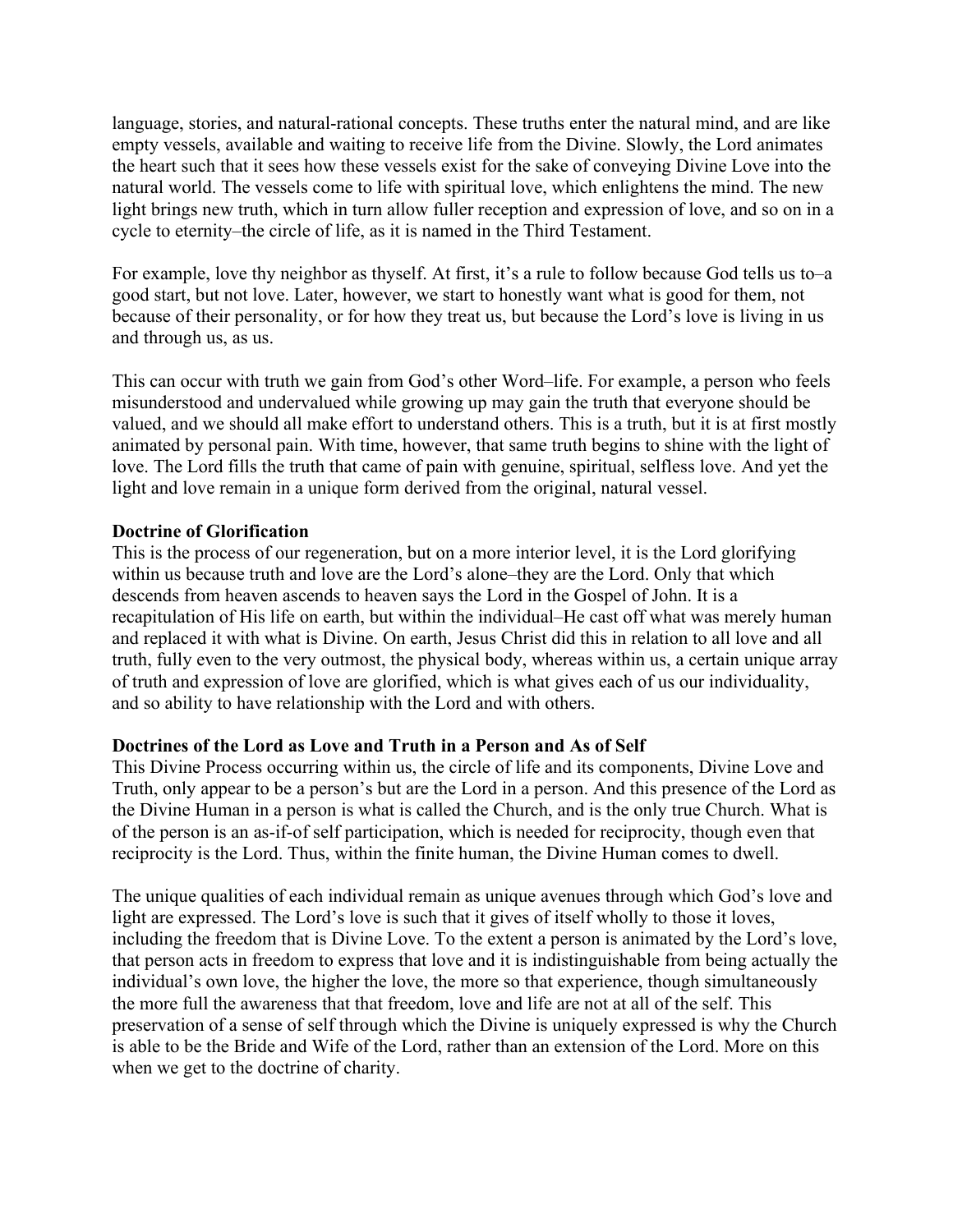### **Doctrine of the Descent of Conjugial Love**

This process is succinctly described by the doctrine of the descent of conjugial love. It starts with the union of Divine Love and Wisdom, or truth, which occurs within the individual. This Divine Human, now existing within the higher spiritual and heavenly reaches of our mind (the Divine Human is what makes heaven) unites itself to the Church, which is to say the unique spiritual compositions of each person as these are able to house it. Now a member of the Church, a person is filled with a purity of love that is able to experience conjugial love with a similarly purified spouse.

When we so love one another selflessly, especially in marriage, but in all our other relationships as well, unique spiritual and heavenly relationships are created, each shining with a unique array of hues of the light of Divine Truth, and a unique composition of the various affections within that relationship. Those relationships are Divine, and also human, inseparably so. Thus they are Divine, and yet they are the Divine as can only be expressed and exist within and as human relationships. This love is what the Lord can be wedded to because it is both Divine, and yet not just an extension of Himself. It is a Divine recreated from the ground up after a total emptying and investment of Himself into the receiving vessel, the human spirit, such that the selfless love felt and its freedom is so wedded to the person, that it is perceptibly indistinguishable from it. Still that Divine is not the person, nor the person the Divine.

We can see, therefore, why the Church is also Mother. It is only these relationships of spiritual and heavenly love that gives birth to spiritual life within the minds of others. This is because knowledge of truth alone does not have life. It must be couched in the experience of love for them to grow into something living and spiritual. The love we receive from the Lord through others, as others, is our spiritual Mother, and she is of equal importance as the Divine outside space and time, and she is Divine. And just as conjugial love causes two spirits to become one, and so are one, so God as Father is so united to Church as Mother, that they are distinguishably One.

### **Doctrine of End, Cause and Effect**

In the doctrine of End, Cause and Effect, or in modern language, prime cause, means and effects, we read that the prime cause is the All in all of the means, and the All in all of the effects. The Prime Cause is Divine Love, the means are finite human beings, and the effects are the relationships of love. Divine Love is the All in all of whatever is truly human in the individual, and whatever of our relationships which is truly loving and wisely so. This is what is meant by the Lord bringing John and Mary together as son and mother, for Mary represents the Church, and John represents the outward expressions of love, that is the good works of love, which ultimately express themselves in love one for another. When we so love one another, we will see that our experience of the Lord in others, through others, as others, is no less important than our relationship to Him through the written Word, knowledge, understanding, and love and gratitude for Him there.

### **Doctrine of Charity**

Finally, we arrive at the doctrine of charity. Love to the Lord is a figment of the imagination outside of loving actions towards others. The Lord cannot wed Himself to any other love than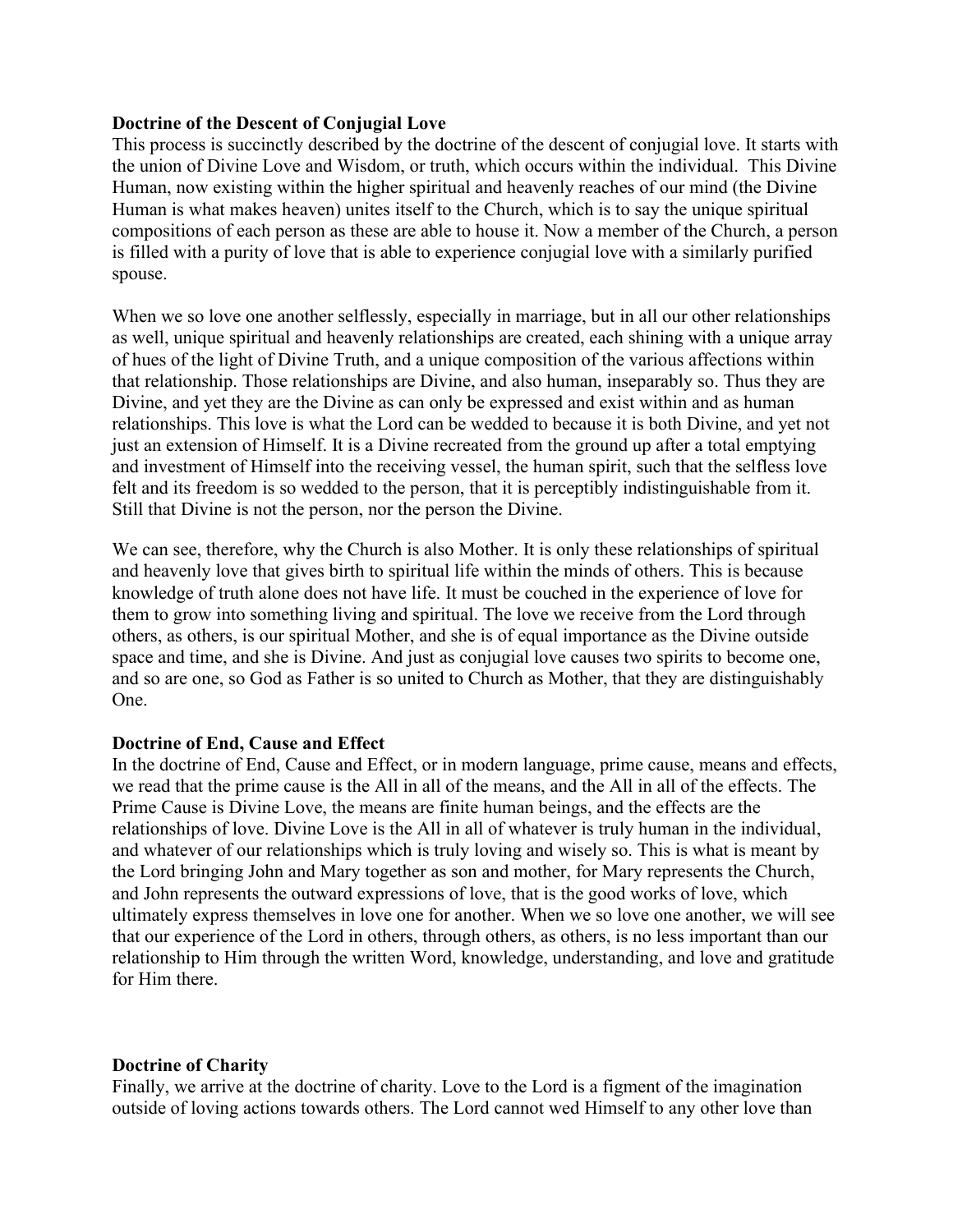human to human love, because that is the only love—the love off blessing others, making their lives better, happier, more full of truth and love, in other words, being genuinely useful to them, is the only expression of Divine Love that isn't an extension of the Divine Itself. We read in True Christian Religion 457 that the Lord inspires us with goodwill towards others, and that this charity is what unites us to the Lord.

In Divine Wisdom number 11, we read this:

A human being cannot love the Lord from themselves, nor can they love being useful from themselves; but the Lord loves a person and reciprocates His own love in them and makes it to appear to them as if they loved the Lord from themselves. This, then, is love of the Lord from the Lord. And from this it is clear how love to the Lord exists in charity, that is, in the love of being useful.

Mother is just as important as Father, and they need each other for existence, for the end does not exist until present in the effect, and the effect does not exist except of the End, or First Cause. Charity is just as important as love to the Lord. This is because love to the Lord and love for the neighbor are not actually two different loves, they are inseparably, but distinguishably One Love. The Lord loves all people, so whoever loves people loves the Lord and whoever loves the Lord loves people. Again, this is why John, representing good deeds of charity, is made to be the son of Mary, representing the church. And this is also why it is John who is able to see the Holy City as the holy Bride, and then see that those of this Bride live so wedded to the Divine that there is no need for a temple or the Sun or Moon, because God is within it, and God's light is her light.

Because Mother Church exists only within human beings, as unique human beings, when we honor our earthly mothers—the good and wisdom we see in them—we are simultaneously honoring the Mother that is the church. Mother's day is secretly a sacred holiday, because Charity is sacred. In Nepal and India, they greet one another saying, "Namaste" which is understood to mean, "I honor the light of God within you." What incredible wisdom lies in that one word.

As you remember your mother no longer with you, or honor you mother still alive, look for the light of God within her, and know that you are honoring Mother, a command equal to honoring Father, and you are fulfilling the second great commandment, which as an earlier sermon explained, is not just like unto the first, but can just as accurately be translated, and very important to understand, as equal to the first. The two are an inseparable wedded pair.

Amen

Readings:

#### **Isaiah 54:1-14**

"Sing, O barren, You who have not borne! Break forth into singing, and cry aloud, You who have not labored with child! For more are the children of the desolate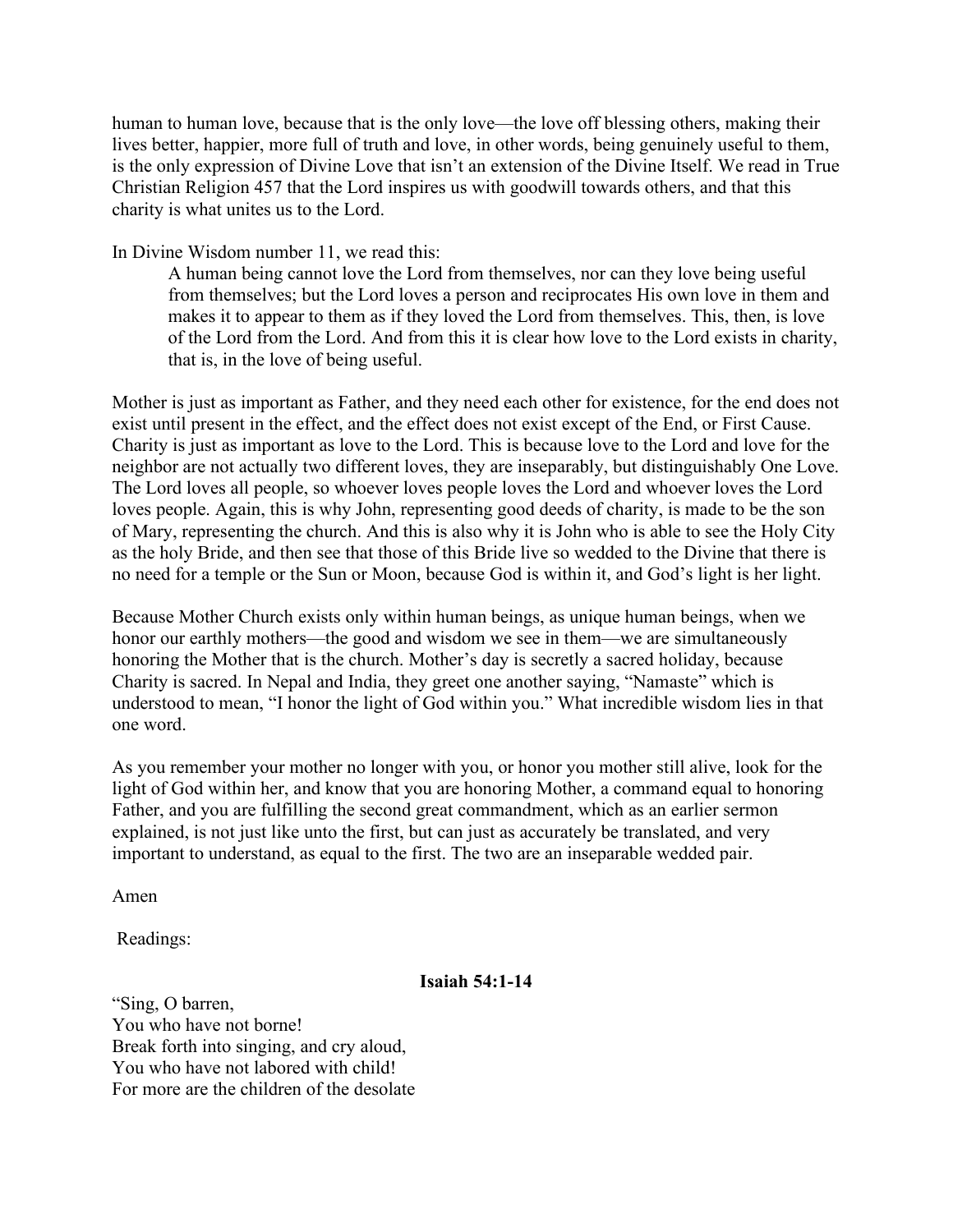Than the children of the married woman," says the Lord. 2"Enlarge the place of your tent, And let them stretch out the curtains of your dwellings; Do not spare; Lengthen your cords, And strengthen your stakes. 3For you shall expand to the right and to the left, And your descendants will inherit the nations, And make the desolate cities inhabited. 4"Do not fear, for you will not be ashamed; Neither be disgraced, for you will not be put to shame; For you will forget the shame of your youth, And will not remember the reproach of your widowhood anymore. 5For your Maker is your husband, The Lord of hosts is His name; And your Redeemer is the Holy One of Israel; He is called the God of the whole earth. 6For the Lord has called you Like a woman forsaken and grieved in spirit, Like a youthful wife when you were refused," Says your God.

### **True Christian Religion 306**

306. In the spiritual sense honoring one's father and mother means reverencing and loving God and the church. In this sense father means God, who is the Father of all, and mother means the church. Children and angels in the heavens know of no other father or mother, since the Lord causes them to be born anew there by means of the church. This is why the Lord says:

Do not call anyone on earth your father, for you have one Father, who is in the heavens, Matthew 23:9.

This is said for the benefit of children and angels in heaven, not for children and people on earth. The Lord teaches the same lesson in the prayer shared by all Christian churches: 'Our Father in the heavens, may your name be hallowed.'

The reason why mother in the spiritual sense means the church, is that just as a mother on earth feeds her children with natural food, so the church does with spiritual food. This too is why in the Word the church is frequently called mother.

#### **Conjugial Love 119**

His mother was standing by Jesus' cross; and Jesus, seeing his mother and the disciple he loved standing by, says to his mother, Lady, here is your son; and he says to the disciple, Here is your mother. So from that hour the disciple took her as his own mother. John 19:25-27.